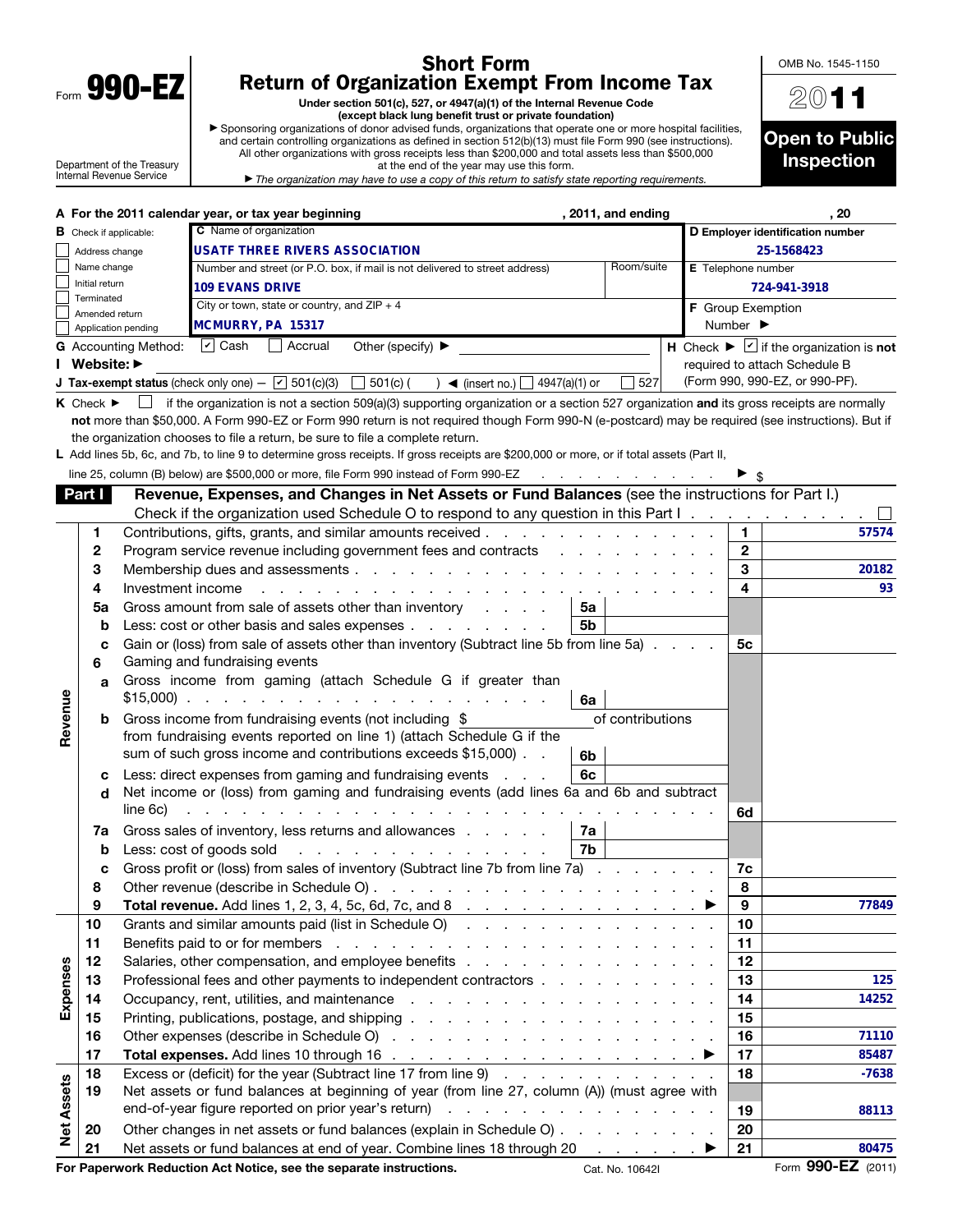|                | Form 990-EZ (2011)                                                                                                                                                                                                   |                                                                                     |                                       |                                                                         |            | Page 2                                           |
|----------------|----------------------------------------------------------------------------------------------------------------------------------------------------------------------------------------------------------------------|-------------------------------------------------------------------------------------|---------------------------------------|-------------------------------------------------------------------------|------------|--------------------------------------------------|
|                | <b>Balance Sheets.</b> (see the instructions for Part II.)<br>Part II                                                                                                                                                |                                                                                     |                                       |                                                                         |            |                                                  |
|                | Check if the organization used Schedule O to respond to any question in this Part II                                                                                                                                 |                                                                                     |                                       |                                                                         |            |                                                  |
|                |                                                                                                                                                                                                                      |                                                                                     |                                       | (A) Beginning of year                                                   |            | (B) End of year                                  |
| 22             | Cash, savings, and investments                                                                                                                                                                                       |                                                                                     |                                       | 88113 22                                                                |            | 80475                                            |
| 23             | Land and buildings.                                                                                                                                                                                                  |                                                                                     |                                       |                                                                         | 23         |                                                  |
| 24             | Other assets (describe in Schedule O)                                                                                                                                                                                |                                                                                     |                                       |                                                                         | 24         |                                                  |
| 25             | Total assets                                                                                                                                                                                                         |                                                                                     |                                       | 88113 25                                                                |            | 80475                                            |
| 26             | Total liabilities (describe in Schedule O)                                                                                                                                                                           |                                                                                     |                                       |                                                                         | 26         |                                                  |
| 27             | Net assets or fund balances (line 27 of column (B) must agree with line 21)                                                                                                                                          |                                                                                     |                                       | 88113 27                                                                |            | 80475                                            |
| Part III       | Statement of Program Service Accomplishments (see the instructions for Part III.)                                                                                                                                    |                                                                                     |                                       |                                                                         |            |                                                  |
|                | Check if the organization used Schedule O to respond to any question in this Part III                                                                                                                                |                                                                                     |                                       | $\cdot$ $\cdot$ $\bot$                                                  |            | <b>Expenses</b>                                  |
|                | What is the organization's primary exempt purpose?                                                                                                                                                                   |                                                                                     |                                       |                                                                         |            | (Required for section<br>501(c)(3) and 501(c)(4) |
|                |                                                                                                                                                                                                                      |                                                                                     |                                       |                                                                         |            | organizations and section                        |
|                | Describe the organization's program service accomplishments for each of its three largest program services,<br>as measured by expenses. In a clear and concise manner, describe the services provided, the number of |                                                                                     |                                       |                                                                         |            | 4947(a)(1) trusts; optional                      |
|                | persons benefited, and other relevant information for each program title.                                                                                                                                            |                                                                                     |                                       |                                                                         |            | for others.)                                     |
| 28             |                                                                                                                                                                                                                      |                                                                                     |                                       |                                                                         |            |                                                  |
|                |                                                                                                                                                                                                                      |                                                                                     |                                       |                                                                         |            |                                                  |
|                |                                                                                                                                                                                                                      |                                                                                     |                                       |                                                                         |            |                                                  |
|                | (Grants \$                                                                                                                                                                                                           | ) If this amount includes foreign grants, check here $\ldots$ $\blacktriangleright$ |                                       |                                                                         | <b>28a</b> |                                                  |
| 29             |                                                                                                                                                                                                                      |                                                                                     |                                       |                                                                         |            |                                                  |
|                |                                                                                                                                                                                                                      |                                                                                     |                                       |                                                                         |            |                                                  |
|                |                                                                                                                                                                                                                      |                                                                                     |                                       |                                                                         |            |                                                  |
|                | (Grants \$                                                                                                                                                                                                           | ) If this amount includes foreign grants, check here                                |                                       |                                                                         | <b>29a</b> |                                                  |
| 30             |                                                                                                                                                                                                                      |                                                                                     |                                       |                                                                         |            |                                                  |
|                |                                                                                                                                                                                                                      |                                                                                     |                                       |                                                                         |            |                                                  |
|                |                                                                                                                                                                                                                      |                                                                                     |                                       |                                                                         |            |                                                  |
|                | (Grants \$                                                                                                                                                                                                           | ) If this amount includes foreign grants, check here                                |                                       |                                                                         | 30a        |                                                  |
|                | 31 Other program services (describe in Schedule O)                                                                                                                                                                   |                                                                                     |                                       |                                                                         |            |                                                  |
|                | (Grants \$                                                                                                                                                                                                           | ) If this amount includes foreign grants, check here                                |                                       |                                                                         | 31a        |                                                  |
|                | 32 Total program service expenses (add lines 28a through 31a)                                                                                                                                                        |                                                                                     |                                       |                                                                         | 32         |                                                  |
| <b>Part IV</b> | List of Officers, Directors, Trustees, and Key Employees. List each one even if not compensated. (see the instructions for Part IV.)                                                                                 |                                                                                     |                                       |                                                                         |            |                                                  |
|                | Check if the organization used Schedule O to respond to any question in this Part IV                                                                                                                                 |                                                                                     |                                       |                                                                         |            | the contract of the contract of the              |
|                |                                                                                                                                                                                                                      | (b) Title and average                                                               | (c) Reportable                        | (d) Health benefits,                                                    |            |                                                  |
|                | (a) Name and address                                                                                                                                                                                                 | hours per week                                                                      | compensation<br>(Forms W-2/1099-MISC) | contributions to employee (e) Estimated amount of<br>benefit plans, and |            | other compensation                               |
|                |                                                                                                                                                                                                                      | devoted to position                                                                 | (if not paid, enter -0-)              | deferred compensation                                                   |            |                                                  |
|                |                                                                                                                                                                                                                      |                                                                                     |                                       |                                                                         |            |                                                  |
|                |                                                                                                                                                                                                                      |                                                                                     |                                       |                                                                         |            |                                                  |
|                |                                                                                                                                                                                                                      |                                                                                     |                                       |                                                                         |            |                                                  |
|                |                                                                                                                                                                                                                      |                                                                                     |                                       |                                                                         |            |                                                  |
|                |                                                                                                                                                                                                                      |                                                                                     |                                       |                                                                         |            |                                                  |
|                |                                                                                                                                                                                                                      |                                                                                     |                                       |                                                                         |            |                                                  |
|                |                                                                                                                                                                                                                      |                                                                                     |                                       |                                                                         |            |                                                  |
|                |                                                                                                                                                                                                                      |                                                                                     |                                       |                                                                         |            |                                                  |
|                |                                                                                                                                                                                                                      |                                                                                     |                                       |                                                                         |            |                                                  |
|                |                                                                                                                                                                                                                      |                                                                                     |                                       |                                                                         |            |                                                  |
|                |                                                                                                                                                                                                                      |                                                                                     |                                       |                                                                         |            |                                                  |
|                |                                                                                                                                                                                                                      |                                                                                     |                                       |                                                                         |            |                                                  |
|                |                                                                                                                                                                                                                      |                                                                                     |                                       |                                                                         |            |                                                  |
|                |                                                                                                                                                                                                                      |                                                                                     |                                       |                                                                         |            |                                                  |
|                |                                                                                                                                                                                                                      |                                                                                     |                                       |                                                                         |            |                                                  |
|                |                                                                                                                                                                                                                      |                                                                                     |                                       |                                                                         |            |                                                  |
|                |                                                                                                                                                                                                                      |                                                                                     |                                       |                                                                         |            |                                                  |
|                |                                                                                                                                                                                                                      |                                                                                     |                                       |                                                                         |            |                                                  |
|                |                                                                                                                                                                                                                      |                                                                                     |                                       |                                                                         |            |                                                  |
|                |                                                                                                                                                                                                                      |                                                                                     |                                       |                                                                         |            |                                                  |
|                |                                                                                                                                                                                                                      |                                                                                     |                                       |                                                                         |            |                                                  |
|                |                                                                                                                                                                                                                      |                                                                                     |                                       |                                                                         |            |                                                  |
|                |                                                                                                                                                                                                                      |                                                                                     |                                       |                                                                         |            |                                                  |
|                |                                                                                                                                                                                                                      |                                                                                     |                                       |                                                                         |            |                                                  |
|                |                                                                                                                                                                                                                      |                                                                                     |                                       |                                                                         |            |                                                  |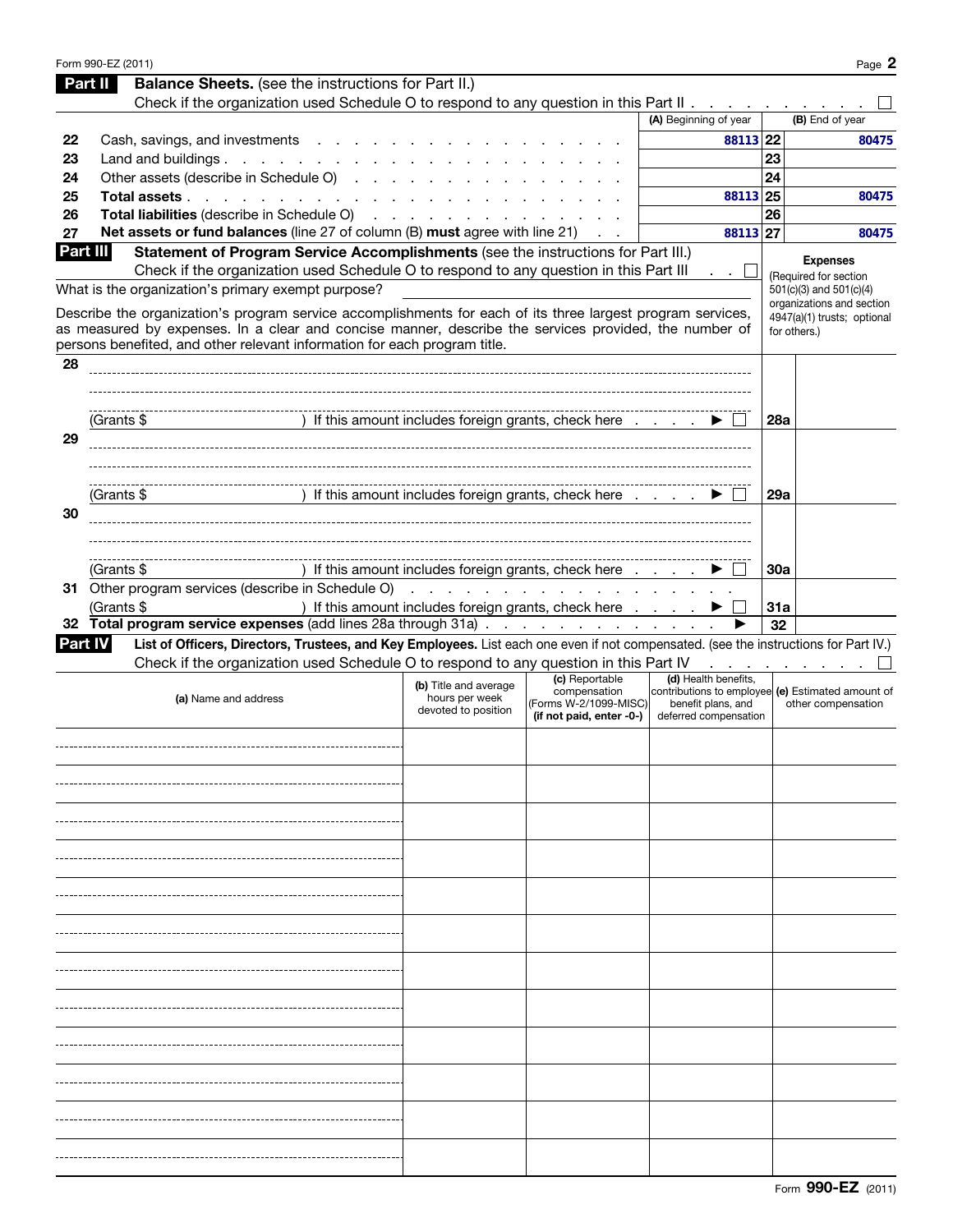|                          | Form 990-EZ (2011)                                                                                                                                                                                                                                                                                                                                                                                                                                                                                                                                     |                                    |            | Page 3                  |
|--------------------------|--------------------------------------------------------------------------------------------------------------------------------------------------------------------------------------------------------------------------------------------------------------------------------------------------------------------------------------------------------------------------------------------------------------------------------------------------------------------------------------------------------------------------------------------------------|------------------------------------|------------|-------------------------|
| <b>Part V</b>            | Other Information (Note the Schedule A and personal benefit contract statement requirements in the<br>instructions for Part V.) Check if the organization used Schedule O to respond to any question in this Part V                                                                                                                                                                                                                                                                                                                                    |                                    |            |                         |
| 33                       | Did the organization engage in any significant activity not previously reported to the IRS? If "Yes," provide a                                                                                                                                                                                                                                                                                                                                                                                                                                        | 33                                 | <b>Yes</b> | <b>No</b><br>V          |
| 34                       | Were any significant changes made to the organizing or governing documents? If "Yes," attach a conformed<br>copy of the amended documents if they reflect a change to the organization's name. Otherwise, explain the<br>change on Schedule O (see instructions)<br>and the company of the company of the<br>$\mathbf{1}$                                                                                                                                                                                                                              | 34                                 |            | V                       |
| 35a                      | Did the organization have unrelated business gross income of \$1,000 or more during the year from business<br>activities (such as those reported on lines 2, 6a, and 7a, among others)?                                                                                                                                                                                                                                                                                                                                                                | 35a                                |            | V                       |
| b<br>C                   | If "Yes," to line 35a, has the organization filed a Form 990-T for the year? If "No," provide an explanation in Schedule O<br>Was the organization a section 501(c)(4), 501(c)(5), or 501(c)(6) organization subject to section 6033(e) notice,<br>reporting, and proxy tax requirements during the year? If "Yes," complete Schedule C, Part III                                                                                                                                                                                                      | 35 <sub>b</sub><br>35 <sub>c</sub> |            | V                       |
| 36                       | Did the organization undergo a liquidation, dissolution, termination, or significant disposition of net assets<br>during the year? If "Yes," complete applicable parts of Schedule N<br>and a straight and a straight and                                                                                                                                                                                                                                                                                                                              | 36                                 |            | V                       |
| 37a<br>b                 | Enter amount of political expenditures, direct or indirect, as described in the instructions. $\blacktriangleright$   37a  <br>0<br>Did the organization file Form 1120-POL for this year?                                                                                                                                                                                                                                                                                                                                                             | 37b                                |            | V                       |
| 38a                      | Did the organization borrow from, or make any loans to, any officer, director, trustee, or key employee or were<br>any such loans made in a prior year and still outstanding at the end of the tax year covered by this return?                                                                                                                                                                                                                                                                                                                        | 38a                                |            | V                       |
| b<br>39<br>а<br>b<br>40a | If "Yes," complete Schedule L, Part II and enter the total amount involved<br>38 <sub>b</sub><br><b>Service Control</b><br>Section 501(c)(7) organizations. Enter:<br>Initiation fees and capital contributions included on line 9<br>39a<br>Gross receipts, included on line 9, for public use of club facilities exclude that the control of the Gross receipts, included on line 9, for public use of club facilities<br>39 <sub>b</sub><br>Section 501(c)(3) organizations. Enter amount of tax imposed on the organization during the year under: |                                    |            |                         |
|                          | section 4911 ▶<br>; section $4912 \blacktriangleright$<br>$\Rightarrow$ ; section 4955                                                                                                                                                                                                                                                                                                                                                                                                                                                                 |                                    |            |                         |
| b                        | Section 501(c)(3) and 501(c)(4) organizations. Did the organization engage in any section 4958 excess benefit<br>transaction during the year, or did it engage in an excess benefit transaction in a prior year that has not been<br>reported on any of its prior Forms 990 or 990-EZ? If "Yes," complete Schedule L, Part I.                                                                                                                                                                                                                          | 40 <sub>b</sub>                    |            | V                       |
|                          | Section 501(c)(3) and 501(c)(4) organizations. Enter amount of tax imposed on<br>organization managers or disqualified persons during the year under sections 4912,                                                                                                                                                                                                                                                                                                                                                                                    |                                    |            |                         |
| d                        | Section 501(c)(3) and 501(c)(4) organizations. Enter amount of tax on line 40c                                                                                                                                                                                                                                                                                                                                                                                                                                                                         |                                    |            |                         |
| е                        | All organizations. At any time during the tax year, was the organization a party to a prohibited tax shelter                                                                                                                                                                                                                                                                                                                                                                                                                                           | 40e                                |            |                         |
| 41<br>42a                | List the states with which a copy of this return is filed. $\blacktriangleright$<br>Telephone no. $\blacktriangleright$                                                                                                                                                                                                                                                                                                                                                                                                                                |                                    |            |                         |
|                          | $ZIP + 4$<br>Located at $\blacktriangleright$<br>$\frac{L}{L}$ at $\frac{L}{L}$ $\frac{L}{L}$ $\frac{L}{L}$ $\frac{L}{L}$ $\frac{L}{L}$ $\frac{L}{L}$ $\frac{L}{L}$ $\frac{L}{L}$ $\frac{L}{L}$ $\frac{L}{L}$ $\frac{L}{L}$ $\frac{L}{L}$ $\frac{L}{L}$ $\frac{L}{L}$ $\frac{L}{L}$ $\frac{L}{L}$ $\frac{L}{L}$ $\frac{L}{L}$ $\frac{L}{L}$ $\frac{L}{L}$ $\frac{L}{L}$<br>a financial account in a foreign country (such as a bank account, securities account, or other financial account)?                                                          | 42 <sub>b</sub>                    |            | Yes No                  |
|                          | If "Yes," enter the name of the foreign country: ▶<br>See the instructions for exceptions and filing requirements for Form TD F 90-22.1, Report of Foreign Bank<br>and Financial Accounts.                                                                                                                                                                                                                                                                                                                                                             |                                    |            | V                       |
|                          | At any time during the calendar year, did the organization maintain an office outside the U.S.?<br>If "Yes," enter the name of the foreign country: ▶                                                                                                                                                                                                                                                                                                                                                                                                  | 42c                                |            | V                       |
| 43                       | Section 4947(a)(1) nonexempt charitable trusts filing Form 990-EZ in lieu of Form 1041-Check here<br>and enter the amount of tax-exempt interest received or accrued during the tax year $\ldots$ , $\blacktriangleright$   43                                                                                                                                                                                                                                                                                                                         |                                    |            | $\mathbf{I}$            |
| 44a                      | Did the organization maintain any donor advised funds during the year? If "Yes," Form 990 must be                                                                                                                                                                                                                                                                                                                                                                                                                                                      | 44a                                | <b>Yes</b> | No<br>V                 |
|                          | Did the organization operate one or more hospital facilities during the year? If "Yes," Form 990 must be<br>completed instead of Form 990-EZ<br>a construction of the construction of the construction of the construction of the construction of the construction of the construction of the construction of the construction of the construction of the construction of the                                                                                                                                                                          | 44b                                |            | V                       |
| c<br>d                   | Did the organization receive any payments for indoor tanning services during the year?<br>If "Yes" to line 44c, has the organization filed a Form 720 to report these payments? If "No," provide an<br>explanation in Schedule O<br>والمتعاون والمتعاون والمتعاون والمتعاون والمتعاونة والمتعاونة والمتعاونة والمتعاونة والمتعاونة                                                                                                                                                                                                                     | 44c<br>44d                         |            | V<br>V                  |
| 45а                      | Did the organization have a controlled entity within the meaning of section 512(b)(13)?                                                                                                                                                                                                                                                                                                                                                                                                                                                                | 45a                                |            | $\overline{\mathbf{v}}$ |
| 45b                      | Did the organization receive any payment from or engage in any transaction with a controlled entity within the<br>meaning of section 512(b)(13)? If "Yes," Form 990 and Schedule R may need to be completed instead of<br>Form 990-EZ (see instructions) $\ldots$ $\ldots$ $\ldots$ $\ldots$ $\ldots$ $\ldots$ $\ldots$ $\ldots$ $\ldots$ $\ldots$ $\ldots$                                                                                                                                                                                            | 45b                                |            |                         |

Form 990-EZ (2011)